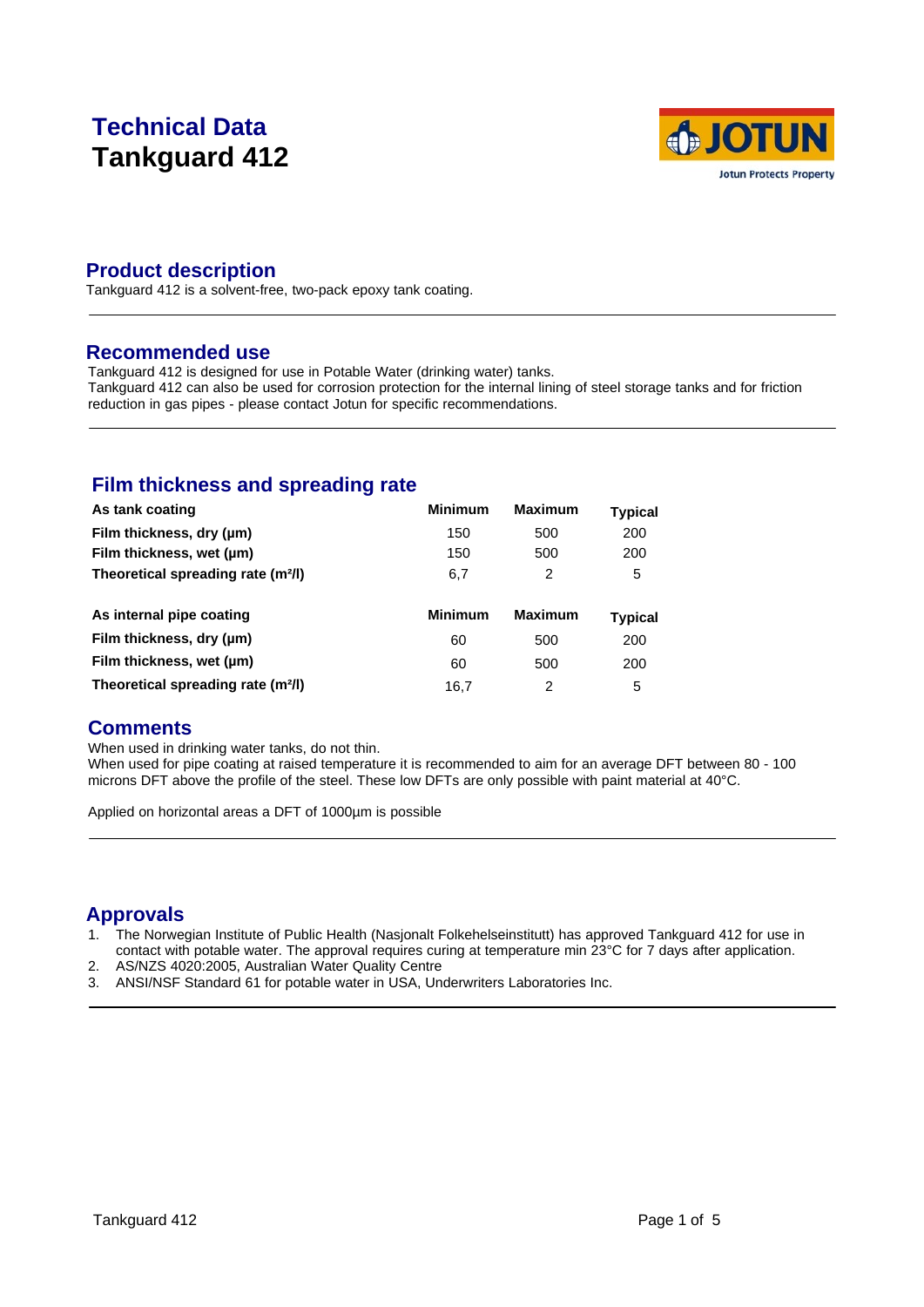### **Physical properties**

| Colour                                   | Black, Green, Red, White                                                             |  |
|------------------------------------------|--------------------------------------------------------------------------------------|--|
| Solids (vol %)*                          | $100 \pm -2$                                                                         |  |
| <b>Flash point</b>                       | >100°C (Setaflash)                                                                   |  |
| <b>VOC</b>                               | 0.83 lbs/gal (100 gms/ltr) USA-EPA Method 24<br>40 gms/ltr UK-PG6/23(97). Appendix 3 |  |
| Gloss                                    | Glossy                                                                               |  |
| Water resistance                         | Excellent                                                                            |  |
| <b>Abrasion resistance</b>               | Very good                                                                            |  |
| Solvent resistance                       | Very good                                                                            |  |
| <b>Chemical resistance</b>               | Very good                                                                            |  |
| <b>Flexibility</b>                       | Good                                                                                 |  |
| *Measured according to ISO 3233:1998 (E) |                                                                                      |  |

Hong Kong rules:

Category of paints - Tank lining coatings; VOC 130 gms/ltr HK EPD method (Ready to use); Exempt compound - N/A; Specific gravity: 1.50 (A+B); Both VOC and Specific gravity values provided are typical values, subject to changes when different colour involved.

## **Surface preparation**

All surfaces should be clean, dry and free from contamination. The surface should be assessed and treated in accordance with ISO 8504.

#### **Bare steel**

Cleanliness: Blast cleaning to min. Sa 2 ½ (ISO 8501 1:2007). Roughness: using abrasives suitable to achieve Grade Medium G (50 - 85 µm, Ry5) (ISO 8503-2).

#### **Other surfaces**

The coating may be used on other substrates. Please contact your local Jotun office for more information.

#### **Condition during application**

The temperature of the substrate should be minimum 10°C and minimum 3°C above the dew point of the air. Best intercoat adhesion is obtained by utilising the induction time indicated after mixing of the two components and with Relative Humidity below 60% during the application process. The temperature and the relative humidity should be measured in the vicinity of the substrate. Good ventilation is usually required in confined areas to ensure proper drying. The coating should not be exposed to oil, chemicals or mechanical stress until cured.

### **Application methods**

**Spray** Use airless spray.

**Brush** Recommended for stripe coating and small areas, care must be taken to achieve the specified dry film thickness.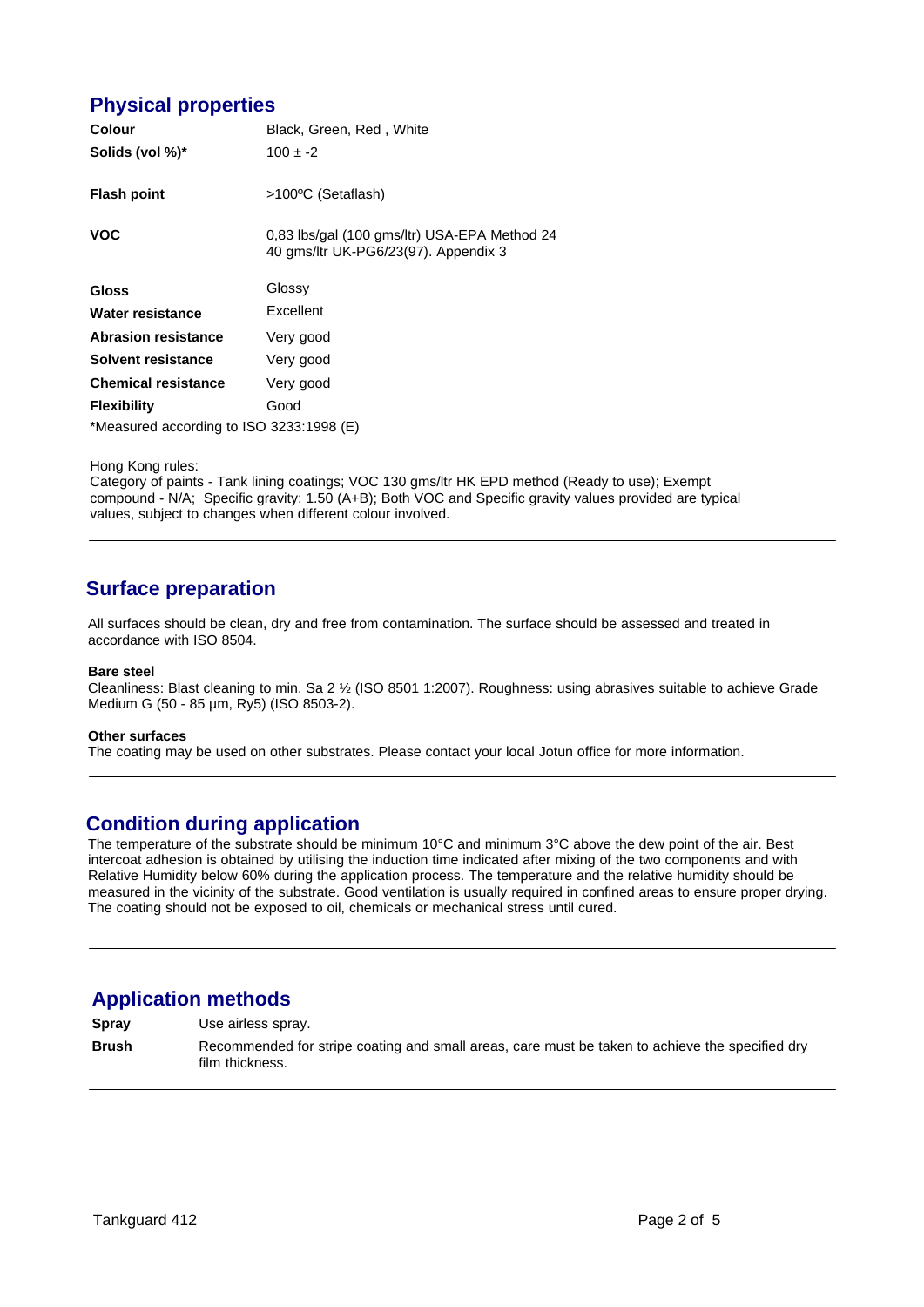## **Application data**

| Mixing ratio (volume)      | 2:1                                                                                                                                                                                                                                                                                                                                                                                                                                                                                                                                                                                        |
|----------------------------|--------------------------------------------------------------------------------------------------------------------------------------------------------------------------------------------------------------------------------------------------------------------------------------------------------------------------------------------------------------------------------------------------------------------------------------------------------------------------------------------------------------------------------------------------------------------------------------------|
| Mixing                     | 2 parts Comp. A (base) to be mixed thoroughly with 1 part Tankguard 412, Comp.<br>B (curing agent).                                                                                                                                                                                                                                                                                                                                                                                                                                                                                        |
| Induction time             | 10 minutes.                                                                                                                                                                                                                                                                                                                                                                                                                                                                                                                                                                                |
| Pot life (23°C)            | 1 hour (reduced at higher temperature).                                                                                                                                                                                                                                                                                                                                                                                                                                                                                                                                                    |
| <b>Cleaner</b>             | Flush the application equipment with Jotun Thinner No. 28 prior to application. Use<br>Jotun Thinner No. 17 for cleaning equipment after application.                                                                                                                                                                                                                                                                                                                                                                                                                                      |
| Guiding data airless spray |                                                                                                                                                                                                                                                                                                                                                                                                                                                                                                                                                                                            |
| Pressure at nozzle         | 25 - 35 MPa (3600 - 5000 p.s.i.)                                                                                                                                                                                                                                                                                                                                                                                                                                                                                                                                                           |
| <b>Nozzle tip</b>          | $0.53$ mm - 0.66 mm $(0.021" - 0.026")$                                                                                                                                                                                                                                                                                                                                                                                                                                                                                                                                                    |
| Spray angle                | $40^\circ$ - $80^\circ$                                                                                                                                                                                                                                                                                                                                                                                                                                                                                                                                                                    |
| <b>Filter</b>              | Filters should be removed, both in the pump and the spray gun, due to the<br>viscosity of the paint. Should, however, air bubbles in the paint be a problem a<br>coarse filter may be employed. If used, check to ensure that filters are clean.                                                                                                                                                                                                                                                                                                                                           |
| <b>Note</b>                | * It is of vital importance that the nozzle and other parts of the spraying equipment<br>are cleaned properly directly after the work is done due to the short pot life.<br>* The hoses should be of good quality and not longer than necessary.<br>* An extra whip 1 m prior to the spray gun may be used.<br>* Preferably store both paint components at $23 - 28$ degrees C. Be aware that<br>higher storage temperature will shorten the pot life after mixing.<br>For stripe coating, however, a lower paint temperature may be favourable, in order<br>to get a sufficient pot life. |

### **Drying time**

Drying times are generally related to air circulation, temperature, film thickness and number of coats, and will be affected correspondingly. The figures given in the table are typical with:

- Good ventilation (Outdoor exposure or free circulation of air)
- Typical film thickness
- \* One coat on top of inert substrate

| Substrate temperature               | $10^{\circ}$ C  | $23^{\circ}$ C  | $40^{\circ}$ C |
|-------------------------------------|-----------------|-----------------|----------------|
| Surface dry                         | 15 h            | 6 h             | 1.5h           |
| Through dry                         | 30 <sub>h</sub> | 12 <sub>h</sub> | 4 h            |
| Cured $1$                           | 15d             | 7 d             | 4 d            |
| Dry to recoat, minimum              | 30 <sub>h</sub> | 12 <sub>h</sub> | 4 h            |
| Dry to recoat, maximum <sup>2</sup> | 5 d             | 5 d             | 3 d            |

- 1. For potable water tanks intended to be used under Norwegian government regulations, the coating shall be cured at minimum 23°C for 7 days, i.e. immediately after coating application.
- 2. The surface should be free from chalking and contamination prior to application. If the maximum dry to recoat time is exceeded, please contact Jotun for advice.

The given data must be considered as guidelines only. The actual drying time/times before recoating may be shorter or longer, depending on film thickness, ventilation, humidity, underlying paint system, requirement for early handling and mechanical strength etc. A complete system can be described on a system sheet, where all parameters and special conditions could be included.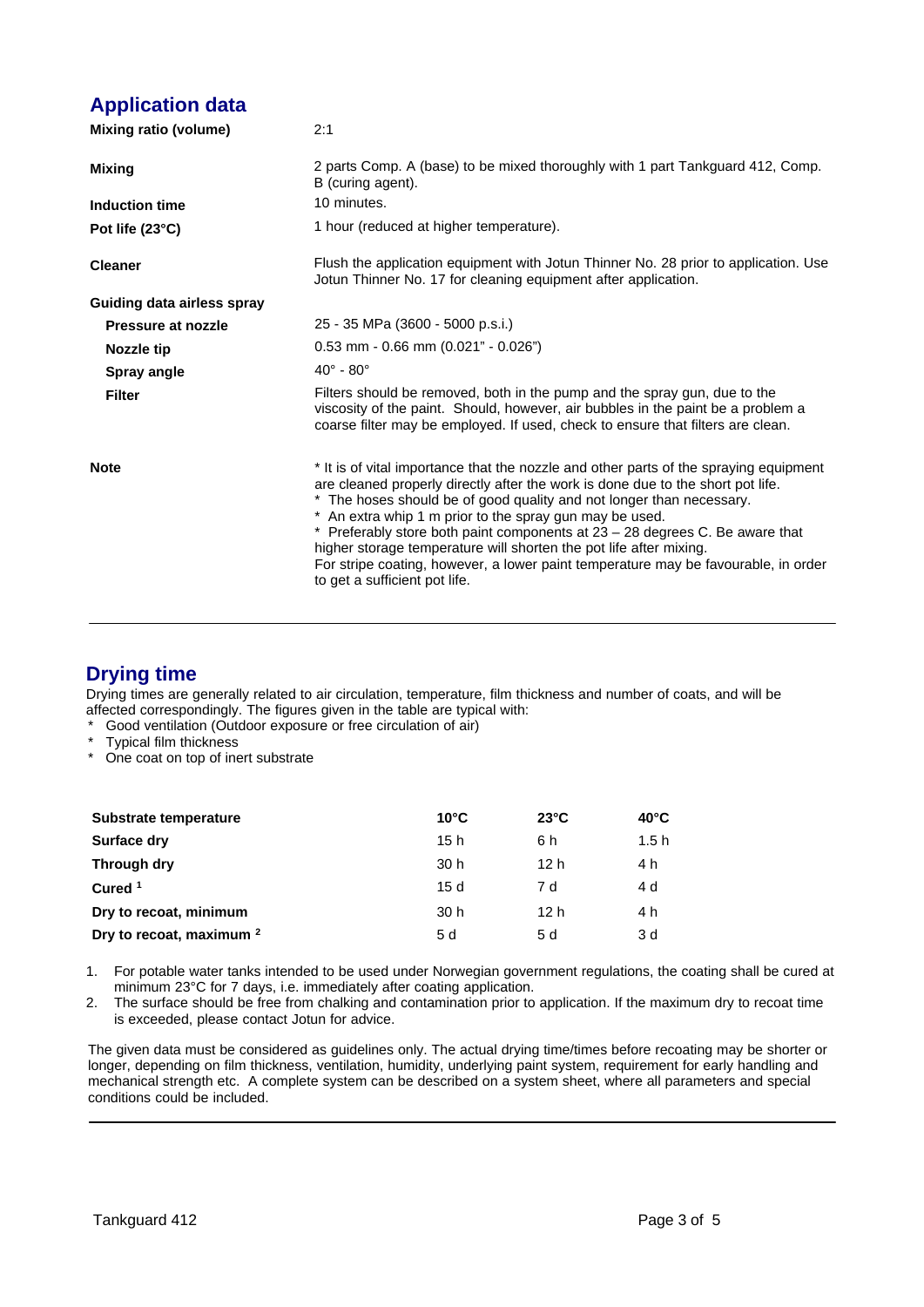# **Typical paint system**

| As tank coating          |                             |                      |
|--------------------------|-----------------------------|----------------------|
| <b>Tankguard 412</b>     | 2 x 200 microns             | (Dry Film Thickness) |
| or                       |                             |                      |
| <b>Tankguard 412</b>     | $1 \times 300$ microns      | (Dry Film Thickness) |
|                          |                             |                      |
| As internal pipe coating |                             |                      |
| <b>Tankguard 412</b>     | $1 \times 80 - 100$ microns | (Dry Film Thickness) |
|                          |                             |                      |
|                          |                             |                      |

**Other systems may be specified, depending on area of use**

### **Optional washing procedures for potable water tanks**

After the coating is fully cured, and before the tank is taken into use for potable water it should be thoroughly cleaned.

The letter of approval from the Norwegian Institute of Public Health specifies several possible procedures. Alternatively, one of the following procedures may be employed:

- High pressure fresh water washing using a temperature of minimum 30**°C**.
- Steam cleaning.
- Manually scrubbing the tank with warm water and an alkaline detergent.

Afterwards the tank surfaces should be flushed with clean fresh water.

On completion of the washing the tank shall be emptied of water by pumping. The remaining water after pumping shall be removed by the use of towels and rags in order to ensure that contaminants are removed. Evaporation will only concentrate remaining contaminants.

Please contact Jotun's local technical service team for further information, or refer to the Application guide.

#### **Storage**

The product must be stored in accordance with national regulations. Storage conditions are to keep the containers in a dry, cool, well ventilated space and away from source of heat and ignition. Containers must be kept tightly closed.

### **Handling**

Handle with care. Stir well before use.

#### **Packing size**

15 litre unit: 10 litres Comp. A (Base) in a 20 litre container and 5 litres Tankguard 412, Comp. B (curing agent) in a 5 litre container.

Also available on special order in 1000 litre IBC containers, please contact Jotun for further information

#### **Health and safety**

Please observe the precautionary notices displayed on the container. Use under well ventilated conditions. Do not breathe or inhale mist. Avoid skin contact. Spillage on the skin should immediately be removed with suitable cleanser, soap and water. Eyes should be well flushed with water and medical attention sought immediately.

#### **For detailed information on the health and safety hazards and precautions for use of this product, we refer to the Material Safety Data Sheet.**